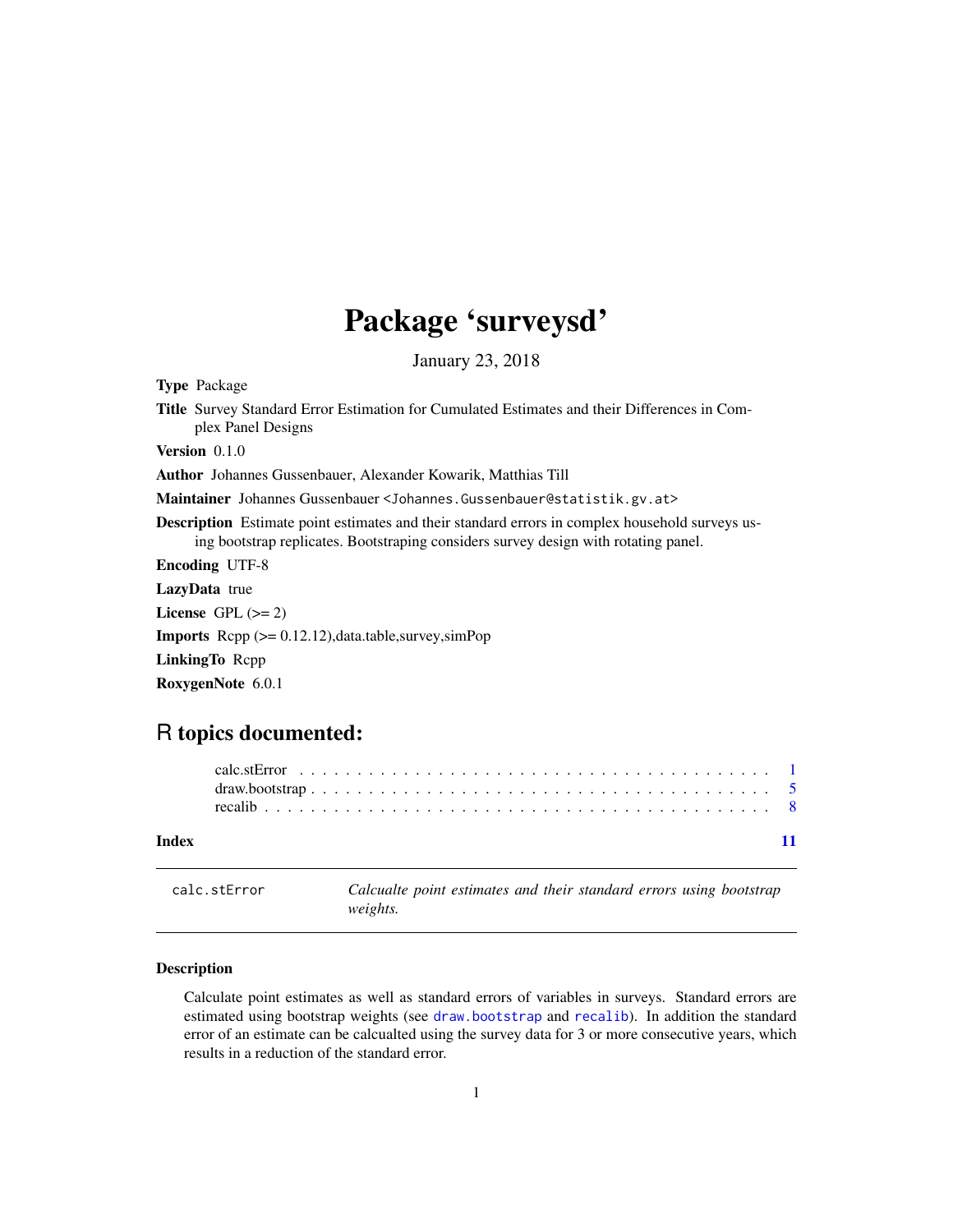<span id="page-1-0"></span>2 calc.stError calc.stError calc.stError calc.stError

#### Usage

```
calc.stError(dat,weights="hgew",b.weights=paste0("w",1:1000),year="jahr",var="povmd60",
                    fun="weightedRatio",cross_var=NULL,year.diff=NULL,
                 year.mean=3,bias=FALSE,add.arg=NULL,size.limit=20,cv.limit=10)
```
#### Arguments

| dat        | either data.frame or data.table containing the survey data. Surveys can be a<br>panel survey or rotating panel survey, but does not need to be. For rotating panel<br>survey bootstrap weights can be created using draw.bootstrap and recalib.                                                                                         |
|------------|-----------------------------------------------------------------------------------------------------------------------------------------------------------------------------------------------------------------------------------------------------------------------------------------------------------------------------------------|
| weights    | character specifying the name of the column in dat containing the original sam-<br>ple weights. Used to calculate point estimates.                                                                                                                                                                                                      |
| b.weights  | character vector specifying the names of the columns in dat containing boot-<br>strap weights. Used to calculate standard errors.                                                                                                                                                                                                       |
| year       | character specifying the name of the column in dat containing the sample years.                                                                                                                                                                                                                                                         |
| var        | character vector containing variable names in dat on which fun shall be applied<br>for each sample year.                                                                                                                                                                                                                                |
| fun        | character specifying the function which will be applied on var for each sample<br>year. Possible arguments are weightedRatio, weightedRatioNat, weightedSum, sampSize, popSize<br>as well as any other function which returns a double or integer and uses weights<br>as its second argument.                                           |
| cross_var  | character vectors or list of character vectors containig variables in dat. For each<br>list entry dat will be split in subgroups according to the containing variables as<br>well as year. The pointestimates are then estimated for each subgroup seper-<br>ately. If cross_var=NULL the data will split into sample years by default. |
| year.diff  | character vectors, defining years for which the differences in the point esti-<br>mate as well it's standard error is calculated. Each entry must have the form<br>of "year1 - year2". Can be NULL                                                                                                                                      |
| year.mean  | integer, defining the range of years over which the sample mean of point esti-<br>mates is additionally calcualted.                                                                                                                                                                                                                     |
| bias       | boolean, if TRUE the sample mean over the point estimates of the bootstrap<br>weights is returned.                                                                                                                                                                                                                                      |
| add.arg    | character specifying additional arguments for fun. Can be NULL.                                                                                                                                                                                                                                                                         |
| size.limit | integer defining a lower bound on the number of observations on dat in each<br>group defined by year and the entries in cross_var. Warnings are returned if<br>the number of observations in a subgroup falls below size.limit. In addition<br>the concerned groups are available in the function output.                               |
| cv.limit   | non-negativ value defining a upper bound for the standard error in relation to the<br>point estimate. If this relation exceed cv. limit, for a point estimate, they are<br>flagged and available in the function output.                                                                                                                |

#### Details

calc.stError takes survey data (dat) and returns point estimates as well as their standard Errors defined by fun and var for each sample year in dat. dat must be household data where household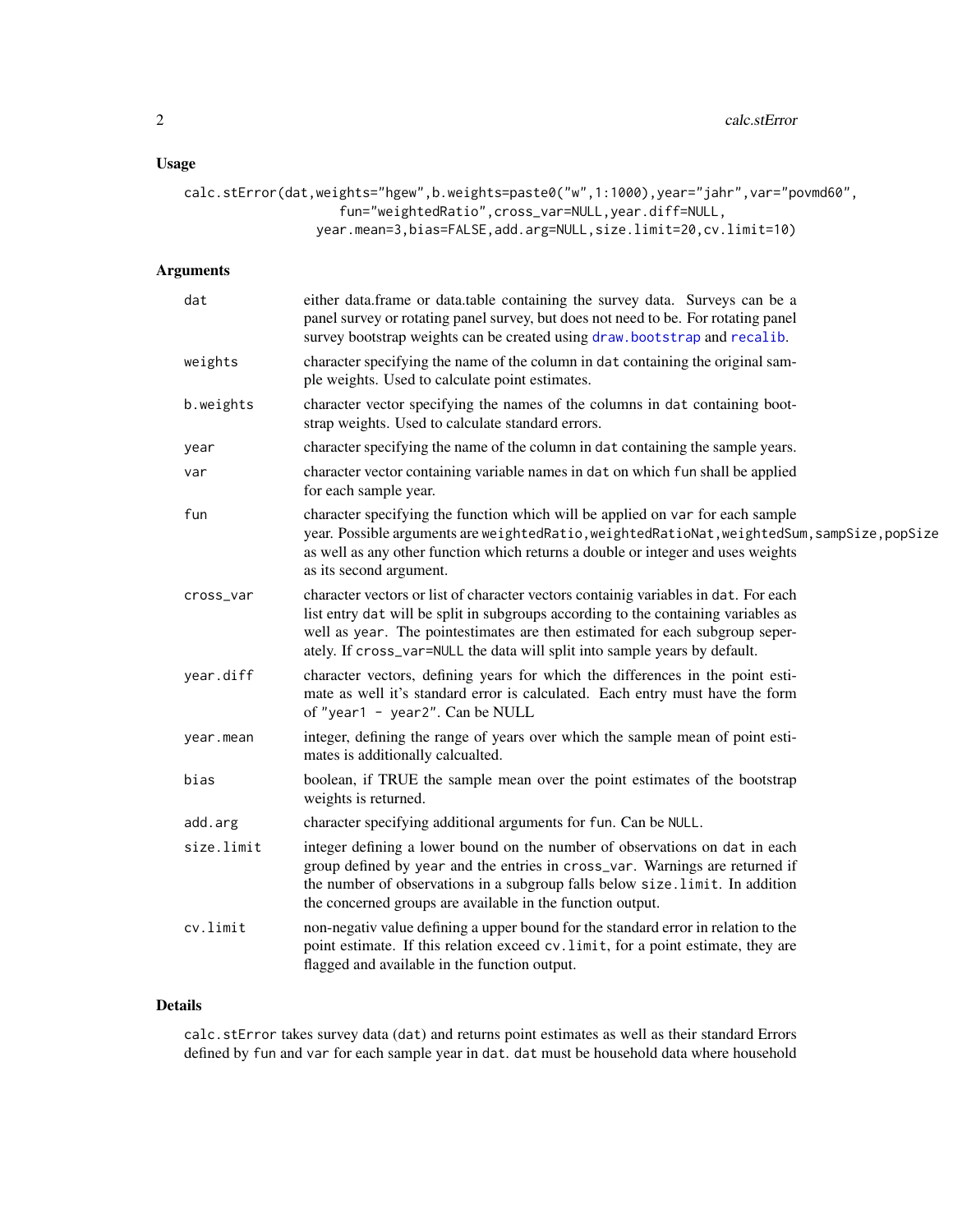#### calc.stError 3

members correspond to multiple rows with the same household identifier. The data should at least containt the following columns:

- Column indicating the sample year;
- Column indicating the household ID;
- Column containing the household sample weights;
- Columns which contain the bootstrap weights (see output of [recalib](#page-7-1));
- Columns listed in var as well as in cross\_var

For each variable in var as well as sample year the function fun is applied using the original as well as the bootstrap sample weights.

The point estimate is then selected as the result of fun when using the original sample weights and it's standard error is estimated with the result of fun using the bootstrap sample weights.

fun can be any function which returns a double or integer and uses sample weights as it's second argument. The predifined options are weightedRatio,weightedSum,sampSize and popSize, for wich sampSize and popSize indicate the sample and population size respectively.

For the option weightedRatio a weighted ratio (in  $\%$ ) of var is calculated for var equal to 1, e.g sum(weight[var==1])/sum(weight[!is.na(var)])\*100.

Using the option weightedRatioNat the weighted ratio (in  $\%$ ) is divided by the weighted ratio at the national level for each year.

If cross\_var is not NULL but a vector of variables from dat then fun is applied on each subset of dat defined by all combinations of values in cross\_var.

For instance if cross\_var = "sex" with "sex" having the values "Male" and "Female" in dat the point estimate and standard error is calculated on the subsets of dat with only "Male" or "Female" value for "sex". This is done for each value of year. For variables in cross\_var which have NAs in dat the rows containing the missings will be discarded.

When cross\_var is a list of character vectors, subsets of dat and the following estimation of the point estimate, including the estimate for the standard error, are calculated for each list entry.

When defining year.diff the difference of point estimates between years as well their standard errors are calculated.

The entries in year.diff must have the form of "year1 - year2" which means that the results of the point estimates for year2 will be substracted from the results of the point estimates for year1.

Specifying year.mean leads to an improvement in standard error by averaging the results for the point estimates, using the bootstrap weights, over year.mean years. Setting, for instance, year.mean = 3 the results in averaging these results over each consecutive set of 3 years.

Estimating the standard error over these averages gives an improved estimate of the standard error for the central year, which was used for averaging.

The averaging of the results is also applied in differences of point estimates. For instance defining year.diff = "2015-2009" and year.mean = 3 the differences in point estimates of 2015 and 2009, 2016 and 2010 as well as 2017 and 2011 are calcualated and finally the average over these 3 differences is calculated. The years set in year.diff are always used as starting years from which year.mean-1 consecutive years are used to build the average.

Setting bias to TRUE returns the calculation of a mean over the results from the bootstrap replicates. In the output the corresponding columns is labeled *\_mean* at the end.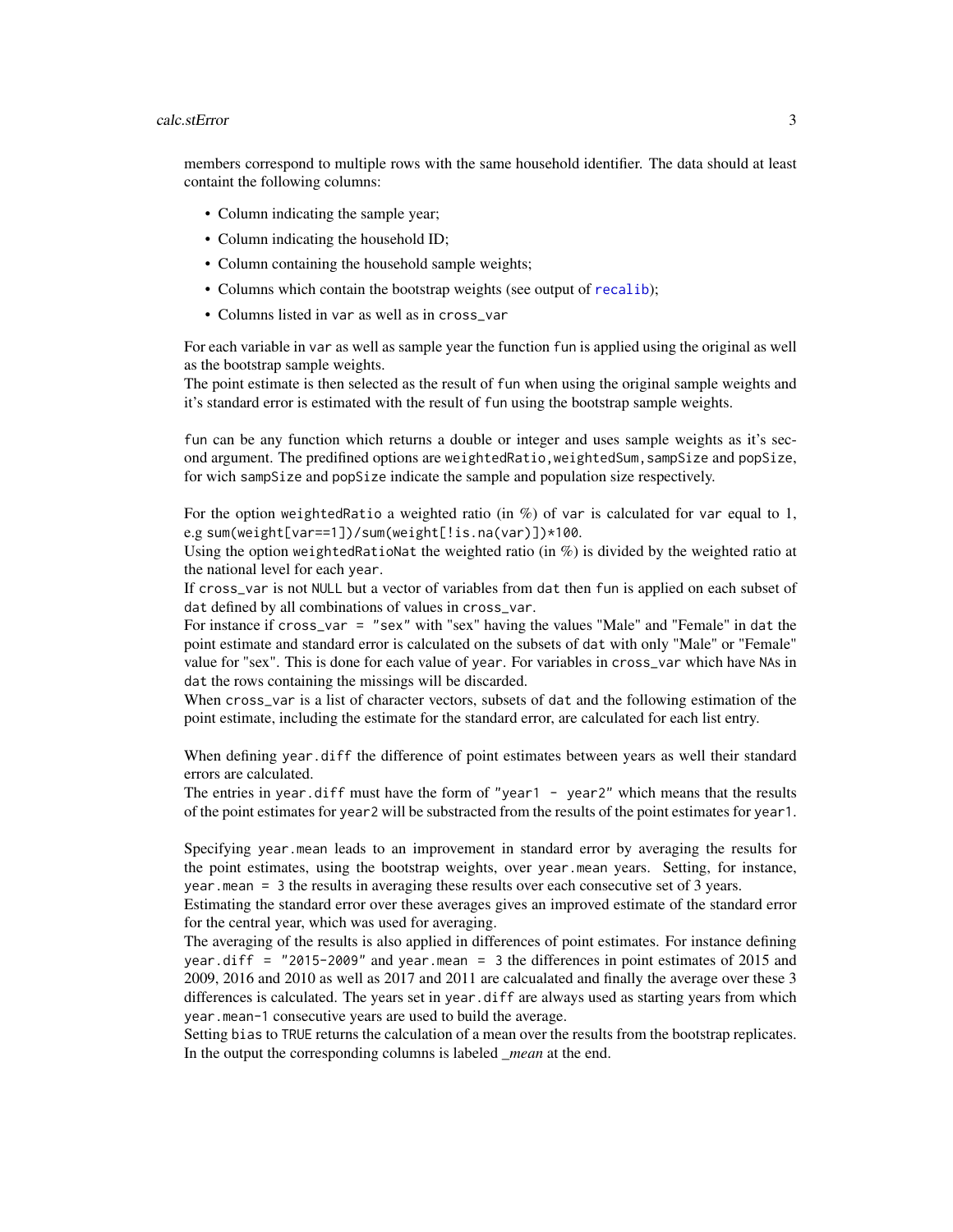<span id="page-3-0"></span>If fun needs more arguments they can be set in add.arg.

The parameter size.limit indicates a lower bound of the sample size for subsets in dat created by cross\_var. If the sample size of a subset falls below size.limit a warning will be displayed. In addition all subsets for which this is the case can be selected from the output of calc.stError with \$smallGroups.

With the parameter cv. limit one can set an upper bound on the coefficient of variantion. Estimates which exceed this bound are flagged with TRUE and are available in the function output with  $$cvHigh. cv-limit must be a positive integer and is treated internally as  $\%$ , e.g. for cv-limit=1$ the estimate will be flagged if the coefficient of variantion exceeds 1%.

When specifying year.mean, the decrease in standard error for choosing this method is internally calcualted and a rough estimate for an implied increase in sample size is available in the output with \$stEDecrease. The rough estimate for the increase in sample size uses the fact that for a sample of size *n* the sample estimate for the standard error of most point estimates converges with a factor  $1/\sqrt{n}$  against the true standard error  $\sigma$ .

#### Value

Returns a list containing:

- Estimates: data.table containing yearly, differences and/or k year averages for estimates of fun applied to var as well as the corresponding standard errors, which are calculated using the bootstrap weights.
- smallGroups: data.table containing groups for which the number of observation falls below size.limit.
- cvHigh: data.table containing a boolean variable which indicates for each estimate if the estimated standard error exceeds cv.limit.
- stEDecrease: data.table indicating for each estimate the theoretical increase in sample size which is gained when averaging over k years. Only returned if year.mean is not NULL.

#### Author(s)

Johannes Gussenbauer, Alexander Kowarik, Statistics Austria

#### See Also

```
draw.bootstrap
recalib
```
#### Examples

```
# read in and prepare data
library(data.table)
dat <- data.table(read_sas("PATH"))
dat <- draw.bootstrap(dat,REP=20,hid="hid",weights="hgew",strata="bundesld",
                    year="jahr",totals=NULL,boot.names=NULL)
```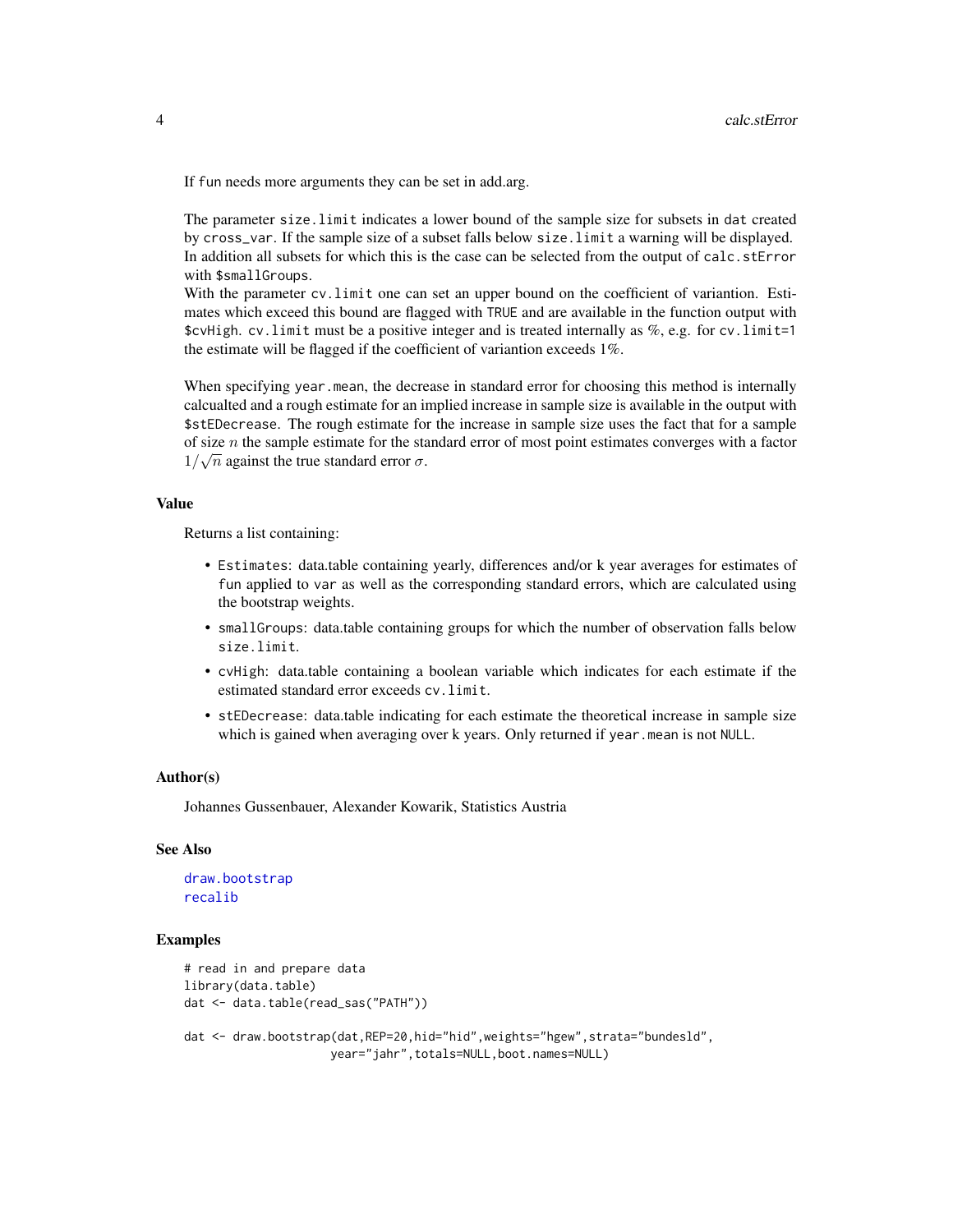```
dat <- recalib(dat,hid="hid",weights="hgew",b.rep=paste0("w",1:20),
               year="jahr",conP.var=c("ksex","kausl","al","erw","pension"),
               conH.var=c("bundesld","hsize","recht"))
# or load file with calibrated bootstrap weights
# load("dat_calibweight.RData")
# estimate weightedRatio for povmd60 per year
err.est <- calc.stError(dat,weights="hgew",b.weights=paste0("w",1:20),year="jahr",var="povmd60",
                       fun="weightedRatio",cross_var=NULL,year.diff=NULL,year.mean=NULL)
# estimate weightedRatio for povmd60 per year and sex
cross_var <- "sex"
err.est <- calc.stError(dat,weights="hgew",b.weights=paste0("w",1:20),
                        year="jahr",var="povmd60",fun="weightedRatio",
                        cross_var=cross_var,year.diff=NULL,year.mean=NULL)
# use average over 3 years for standard error estimation
err.est <- calc.stError(dat,weights="hgew",b.weights=paste0("w",1:20),year="jahr",var="povmd60",
                     fun="weightedRatio",cross_var=cross_var,year.diff=NULL,year.mean=3)
# get estimate for difference of year 2016 and 2013
year.diff <- c("2016-2013")
err.est <- calc.stError(dat,weights="hgew",b.weights=paste0("w",1:20),year="jahr",var="povmd60",
                  fun="weightedRatio",cross_var=cross_var,year.diff=year.diff,year.mean=3)
# apply function to multiple variables and define different subsets
var <- c("povmd60","arose")
cross_var <- list("sex","bundesld",c("sex","bundesld"))
err.est <- calc.stError(dat,weights="hgew",b.weights=paste0("w",1:20),year="jahr",var=var,
                  fun="weightedRatio",cross_var=cross_var,year.diff=year.diff,year.mean=3)
# use a function from an other package that has sampling weights as its second argument
# for example ging() from laeken
library(laeken)
# set up help function that returns only the gini index
help_gini \leq function(x,w){
return(gini(x,w)$value)
}
# exporting data
# get point estimates
results <- err.est$Estimates
write2.csv(results,file="My_Results.csv",row.names=FALSE)
err.est <- calc.stError(dat,weights="hgew",b.weights=paste0("w",1:20),year="jahr",var="epinc_real",
                   fun="help_gini",cross_var=cross_var,year.diff=year.diff,year.mean=3)
```
<span id="page-4-1"></span>draw.bootstrap *Draw bootstrap replicates*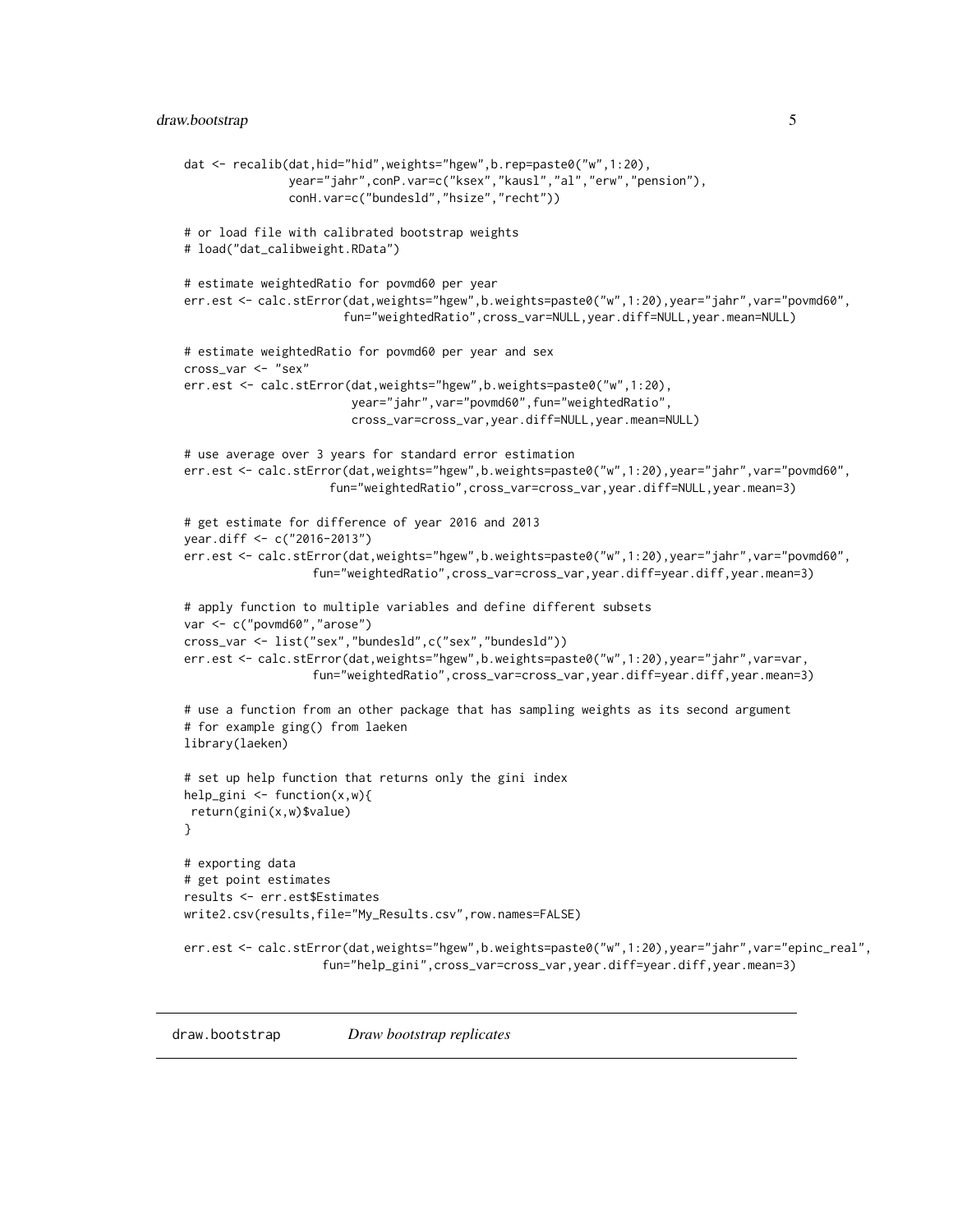#### Description

Draw bootstrap replicates from survey data with rotating panel design. Survey information, like ID, sample weights, strata and population totals per strata, should be specified to ensure meaningfull survey bootstraping.

#### Usage

```
draw.bootstrap(dat,REP=1000,hid="hid",weights="hgew",strata="bundesld",
                    year="jahr",totals=NULL,boot.names=NULL)
```
#### Arguments

| dat        | either data.frame or data.table containing the survey data with rotating panel<br>design.                                                                                                                                                                                                                                                                                                                                                                                                                                                                                                                                                                                                                                                                                                                                                                                                                                                                                                                                                                       |
|------------|-----------------------------------------------------------------------------------------------------------------------------------------------------------------------------------------------------------------------------------------------------------------------------------------------------------------------------------------------------------------------------------------------------------------------------------------------------------------------------------------------------------------------------------------------------------------------------------------------------------------------------------------------------------------------------------------------------------------------------------------------------------------------------------------------------------------------------------------------------------------------------------------------------------------------------------------------------------------------------------------------------------------------------------------------------------------|
| <b>REP</b> | integer indicating the number of bootstrap replicates.                                                                                                                                                                                                                                                                                                                                                                                                                                                                                                                                                                                                                                                                                                                                                                                                                                                                                                                                                                                                          |
| hid        | character specifying the name of the column in dat containing the household<br>ID.                                                                                                                                                                                                                                                                                                                                                                                                                                                                                                                                                                                                                                                                                                                                                                                                                                                                                                                                                                              |
| weights    | character specifying the name of the column in dat containing the sample weights.                                                                                                                                                                                                                                                                                                                                                                                                                                                                                                                                                                                                                                                                                                                                                                                                                                                                                                                                                                               |
| strata     | character vector specifying the name of the column in dat by which the popula-<br>tion was stratified.                                                                                                                                                                                                                                                                                                                                                                                                                                                                                                                                                                                                                                                                                                                                                                                                                                                                                                                                                          |
| year       | character specifying the name of the column in dat containing the sample years.                                                                                                                                                                                                                                                                                                                                                                                                                                                                                                                                                                                                                                                                                                                                                                                                                                                                                                                                                                                 |
| country    | character specifying the name of the column in dat containing the country name.<br>Is only used if dat contains data from multiple countries. In this case the boot-<br>step procedure will be applied on each country seperately. If country=NULL the<br>household identifier must be unique for each household.                                                                                                                                                                                                                                                                                                                                                                                                                                                                                                                                                                                                                                                                                                                                               |
| cluster    | character vector specifying cluster in the data. If NULL household ID is taken es<br>the lowest level cluster.                                                                                                                                                                                                                                                                                                                                                                                                                                                                                                                                                                                                                                                                                                                                                                                                                                                                                                                                                  |
| totals     | (optional) character specifying the name of the column in dat containing the the<br>totals per strata and/or cluster. If totals and cluster is NULL, the households per<br>strata will be calcualted using the weights argument and named 'fpc'. If clus-<br>ters are specified then totals need to be supplied by the user, otherwise they will<br>be set to NULL. When multiple cluster and or strata are specified totals needs to<br>contain multiple argument each corresponding to a column name in dat. Each<br>column needs to contains the total number of units in the population regarding<br>the subsequent level. The vector is interpreted from left to right meaning that the<br>most left value of totals specifies the column names with the number of units<br>in the population at the highest level and the most right value specifies the col-<br>umn names with the number of units in the population at the lowest level. This<br>argument will be passed onto the function svydesign() from package survey<br>through the argument fpc. |
| boot.names | character indicating the leading string of the column names for each bootstrap<br>replica. If NULL defaults to "w".                                                                                                                                                                                                                                                                                                                                                                                                                                                                                                                                                                                                                                                                                                                                                                                                                                                                                                                                             |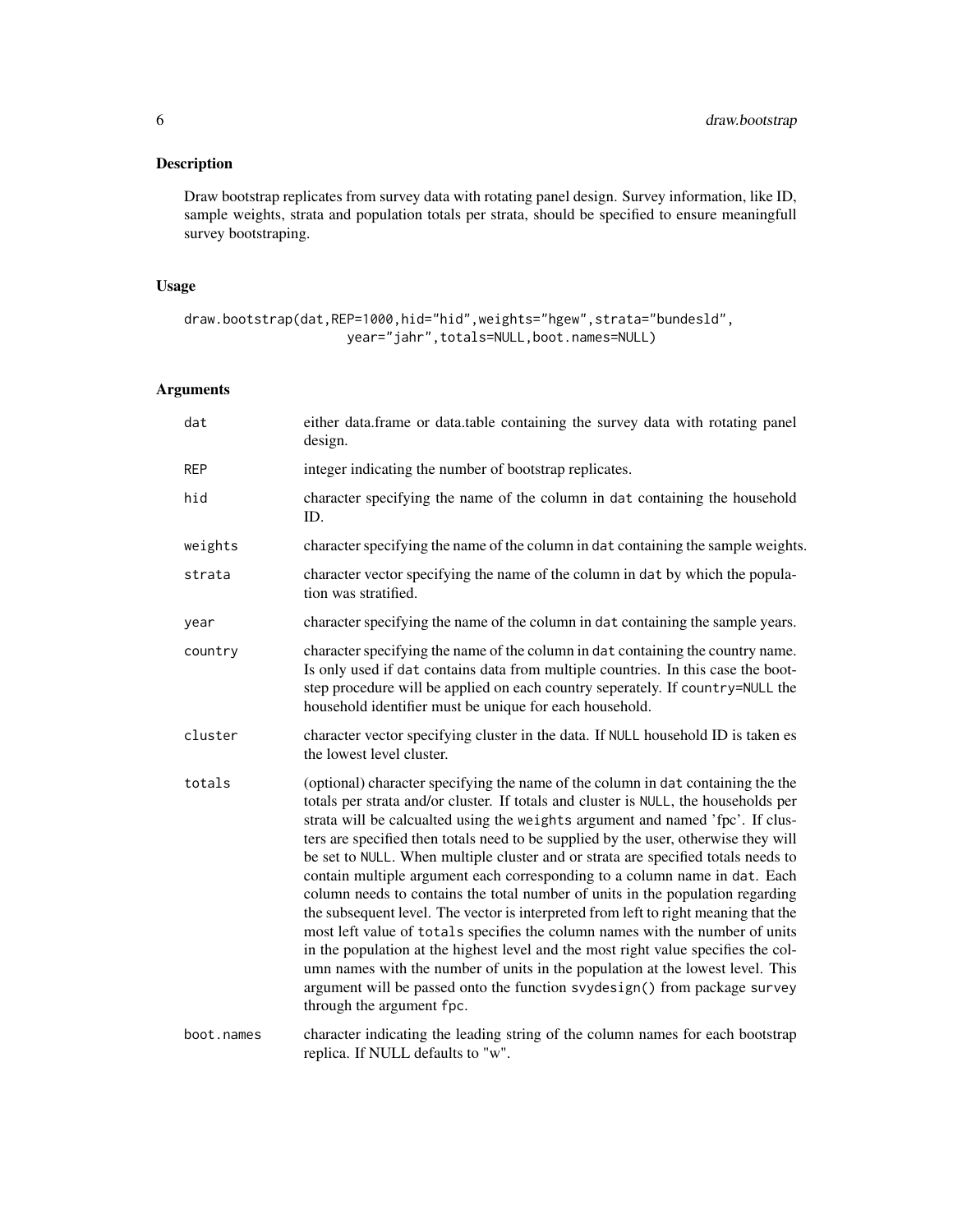#### <span id="page-6-0"></span>draw.bootstrap 7

#### Details

draw.bootstrap takes dat and draws REP bootstrap replicates from it. dat must be household data where household members correspond to multiple rows with the same household identifier. The data should at least containt the following columns:

- Column indicating the sample year;
- Column indicating the household ID;
- Column containing the household sample weights;
- Columns by which population was stratified during the sampling process.

A column for the totals in each strat can be included, but is only optional. If it is not included, e.g totals=NULL, this column will be calculated and added to dat using strata and weights.

The bootstrap replicates are drawn for each survey year (year) using the function [as.svrepdesign](#page-0-1) from the package survey. Afterwards the bootstrap replicates for each household are carried forward from the first year the household enters the survey to all the censecutive years it stays in the survey.

This ensures that the bootstrap replicates follow the same logic as the sampled households, making the bootstrap replicates more comparable to the actual sample units.

#### Value

the survey data with the number of REP bootstrap replicates added as columns.

Returns a data.table containing the original data as well as the number of REP columns containing the bootstrap replicates for each repetition.

The columns of the bootstrap replicates are by default labeled "w*Number*" where *Number* goes from 1 to REP. If the column names of the bootstrap replicates should start with a different character or string the parameter boot.names can be used.

#### Author(s)

Johannes Gussenbauer, Alexander Kowarik, Statistics Austria

#### See Also

[data.table](#page-0-1) for more information on data.table objects. [svydesign](#page-0-1) for more information on how to create survey-objects. [as.svrepdesign](#page-0-1) for more information on how bootstrap replicates are drawn from survey-objects.

#### Examples

```
# read in data (must be changed..)
dat <- data.table(read_sas("PATH"))
# create 20 bootstrap replicates using the column "bundesld" as strata
dat_boot <- draw.bootstrap(dat=copy(dat),REP=20,hid="hid",weights="hgew",
                          strata="bundesld",year="jahr")
# do the same with more strata
```
dat\_boot <- draw.bootstrap(dat=copy(dat),REP=20,hid="hid",weights="hgew",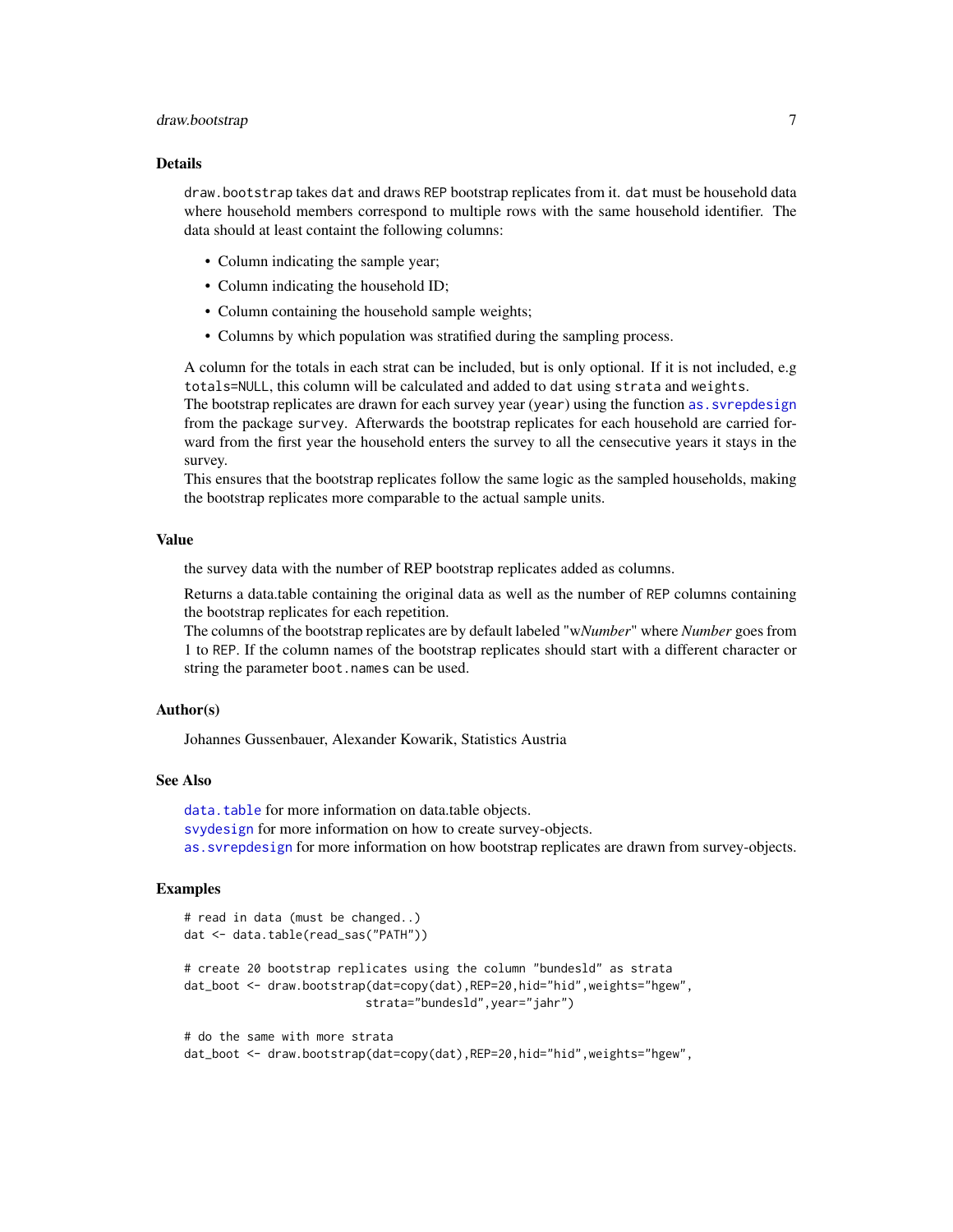```
strata=c("bundesld","sex","hsize"),year="jahr")
# change column names for bootstrap replicates
dat_boot <- draw.bootstrap(dat=copy(dat),REP=20,hid="hid",weights="hgew",
                          strata=c("bundesld"),year="jahr",boot.names="replicate")
# save bootstrap replicates as .RData
save(dat_boot,file="dat_replicates.RData")
# or .csv-file
write.csv2(dat_boot,file="dat_replicates.csv",row.names=FALSE)
```
<span id="page-7-1"></span>

recalib *Calibrate weights*

#### Description

Calibrate weights for bootstrap replicates by using iterative proportional updating to match population totals on various household and personal levels.

#### Usage

```
recalib(dat, hid = "hid", weights = "hgew", b.rep = paste0("w", 1:1000),
 year = "jahr", country = NULL, conP.var = c("ksex", "kausl", "al",
 "erw", "pension"), conH.var = c("bundesld", "hsize", "recht"), ...)
```
#### Arguments

| dat      | either data. frame or data. table containing the sample survey for various years.                                                                                                                                                                                                                                    |
|----------|----------------------------------------------------------------------------------------------------------------------------------------------------------------------------------------------------------------------------------------------------------------------------------------------------------------------|
| hid      | character specifying the name of the column in dat containing the household<br>ID.                                                                                                                                                                                                                                   |
| weights  | character specifying the name of the column in dat containing the sample weights.                                                                                                                                                                                                                                    |
| b.rep    | character specifying the names of the columns in dat containing bootstrap weights<br>which should be recalibratet                                                                                                                                                                                                    |
| year     | character specifying the name of the column in dat containing the sample years.                                                                                                                                                                                                                                      |
| country  | character specifying the name of the column in dat containing the country name.<br>Is only used if dat contains data from multiple countries. In this case the cali-<br>bration procedure will be applied on each country seperately. If country=NULL<br>the household identifier must be unique for each household. |
| conP.var | character vector containig person-specific variables to which weights should be<br>calibrated. for which contingency tables for the population tables are calculated<br>per year and                                                                                                                                 |
| conH.var | character vector containig household-specific variables to which weights should<br>be calibrated.                                                                                                                                                                                                                    |
| $\cdots$ | additional arguments passed on to function ipu2 from the simPop package.                                                                                                                                                                                                                                             |
|          |                                                                                                                                                                                                                                                                                                                      |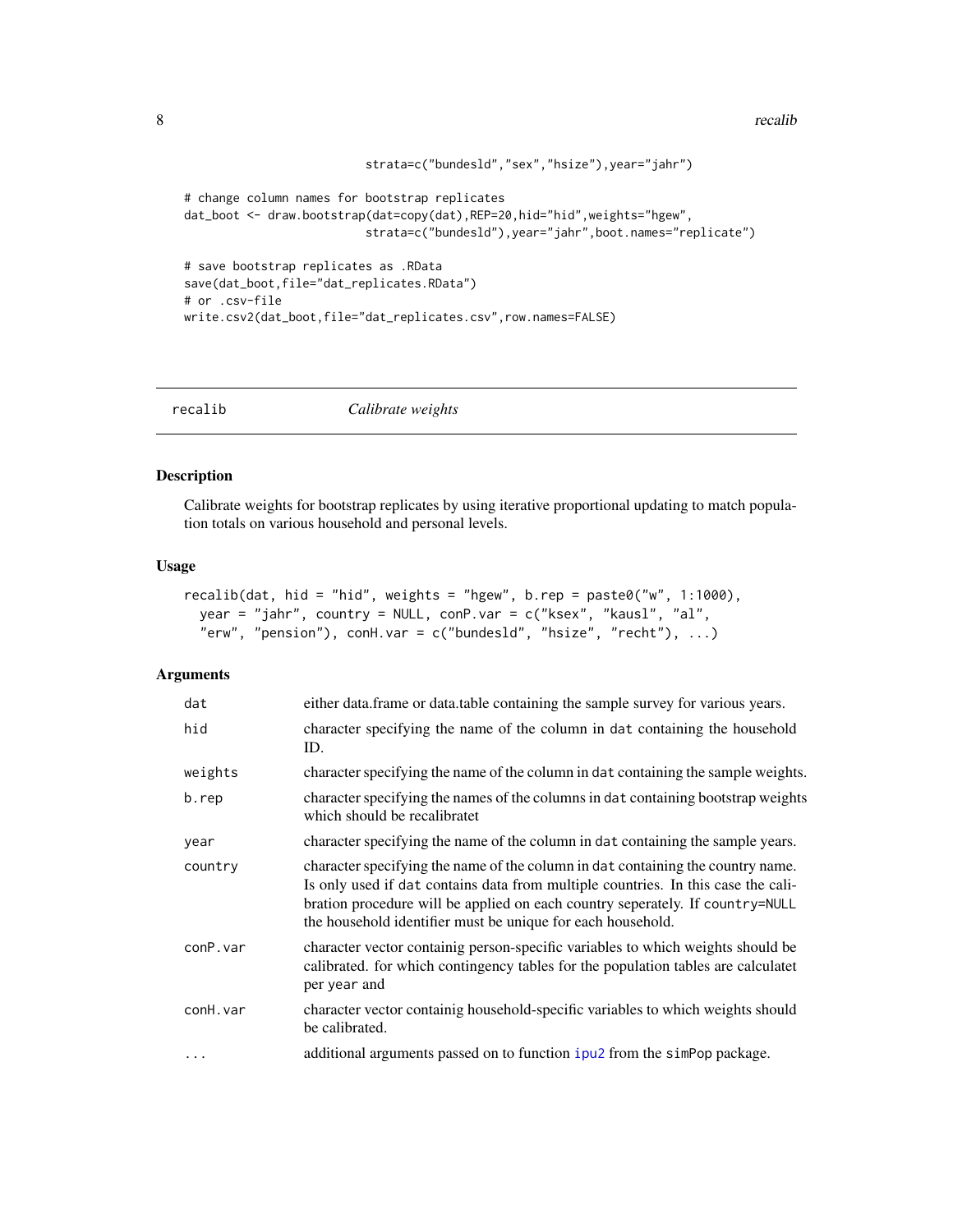#### <span id="page-8-0"></span>recalib 9

#### Details

recalib takes survey data (dat) containing the bootstrap replicates generated by [draw.bootstrap](#page-4-1) and calibrates weights for each bootstrap replication according to population totals for person- or household-specific variables.

dat must be household data where household members correspond to multiple rows with the same household identifier. The data should at least containt the following columns:

- Column indicating the sample year;
- Column indicating the household ID;
- Column containing the household sample weights;
- Columns which contain the bootstrap replicates (see output of [draw.bootstrap](#page-4-1));
- Columns indicating person- or household-specific variables for which sample weight should be adjusted.

For each year and each variable in conP.var and/or conH.var contingency tables are estimated to get margin totals on personal- and/or household-specific variables in the population. Afterwards the bootstrap replicates are multiplied with the original sample weight and the resulting product ist then adjusted using [ipu2](#page-0-1) to match the previously calcualted contingency tables. In this process the columns of the bootstrap replicates are overwritten by the calibrated weights.

#### Value

Returns a data.table containing the survey data as well as the calibrated weights for the bootstrap replicates, which are labeled like the bootstrap replicates. If calibration of a bootstrap replicate does not converge the bootsrap weight is not returned and numeration of the returned bootstrap weights is reduced by one.

#### Author(s)

Johannes Gussenbauer, Alexander Kowarik, Statistics Austria

#### See Also

[ipu2](#page-0-1) for more information on iterative proportional fitting.

#### Examples

```
# read in data (need to be changed)
library(data.table)
dat <- data.table(read_sas("PATH"))
# draw bootstrap replicates
dat <- draw.bootstrap(dat,REP=20,hid="hid",weights="hgew",
                     strata="bundesld",year="jahr",totals=NULL,boot.names=NULL)
# or load data with replicates if they have already been saved
# load("dat_replicates.RData")
```
# calibrate weight for bootstrap replicates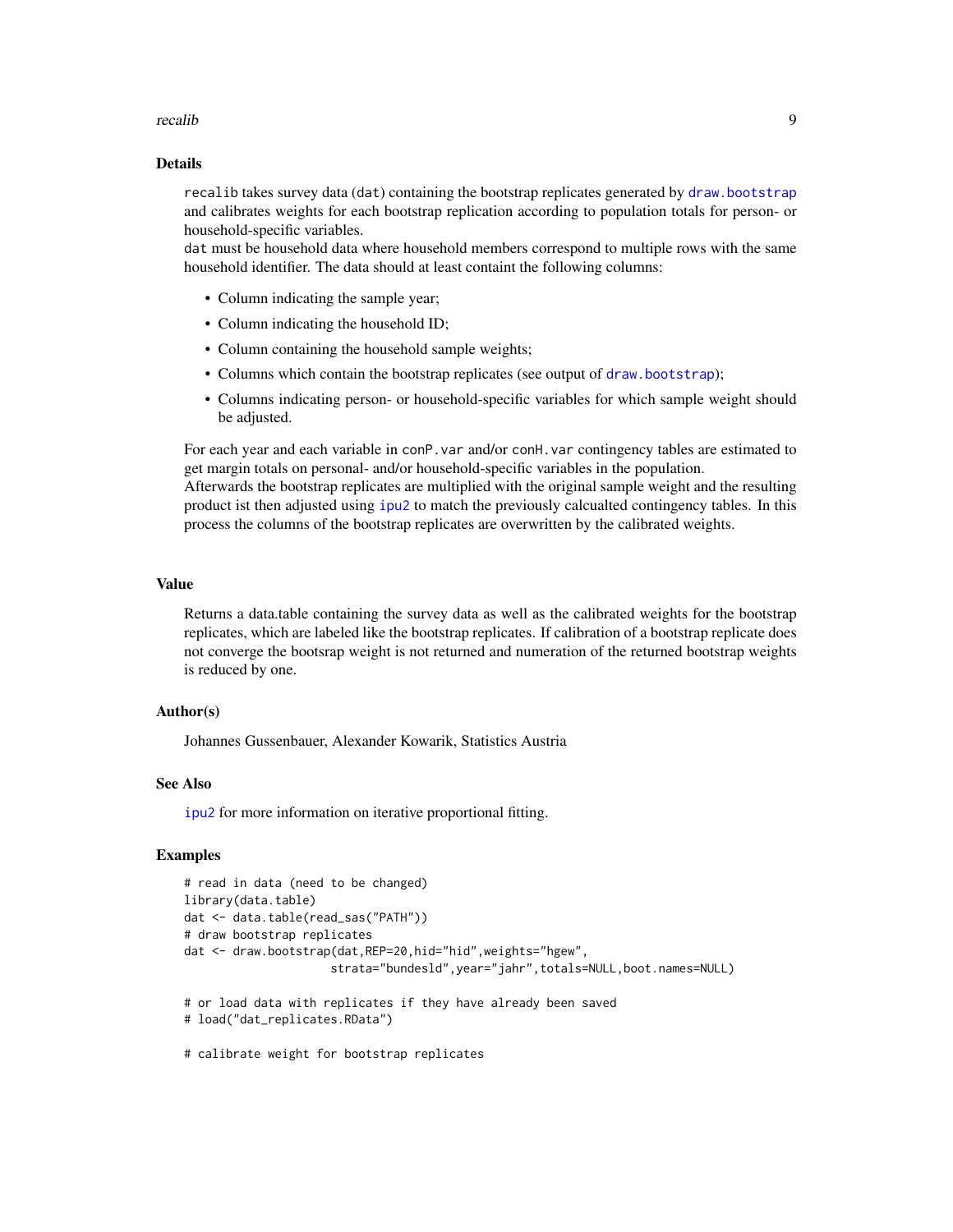```
# use sex for person-specific and hsize for household-specific marginals
dat_calib <- recalib(dat=copy(dat),hid="hid",weights="hgew",b.weights=paste0("w",1:20),
                    year="jahr",conP.var=c("sex"),conH.var=c("hsize"))
```

```
# do the same but expand person- and household specific variables
dat_calib <- recalib(dat=copy(dat),hid="hid",weights="hgew",b.weights=paste0("w",1:20),
                   year="jahr",conP.var=c("sex","ageX"),conH.var=c("bundesld","hsize"))
```

```
# for many variables (household- or person-specific)
# use increase maxIter to get convergence
dat_calib <- recalib(dat=copy(dat),hid="hid",weights="hgew",b.weights=paste0("w",1:20),
                year="jahr",conP.var=c("ksex","age","bildung","kausl","al","erw","pension"),
                     conH.var=c("bundesld","hsize","recht"),maxIter=100)
```

```
# save calibrated bootstrap weights as .RData
save(dat_calib,file="dat_calibweight.RData")
# or .csv-file
write.csv2(dat_calib,file="dat_calibweight.csv",row.names=FALSE)
```